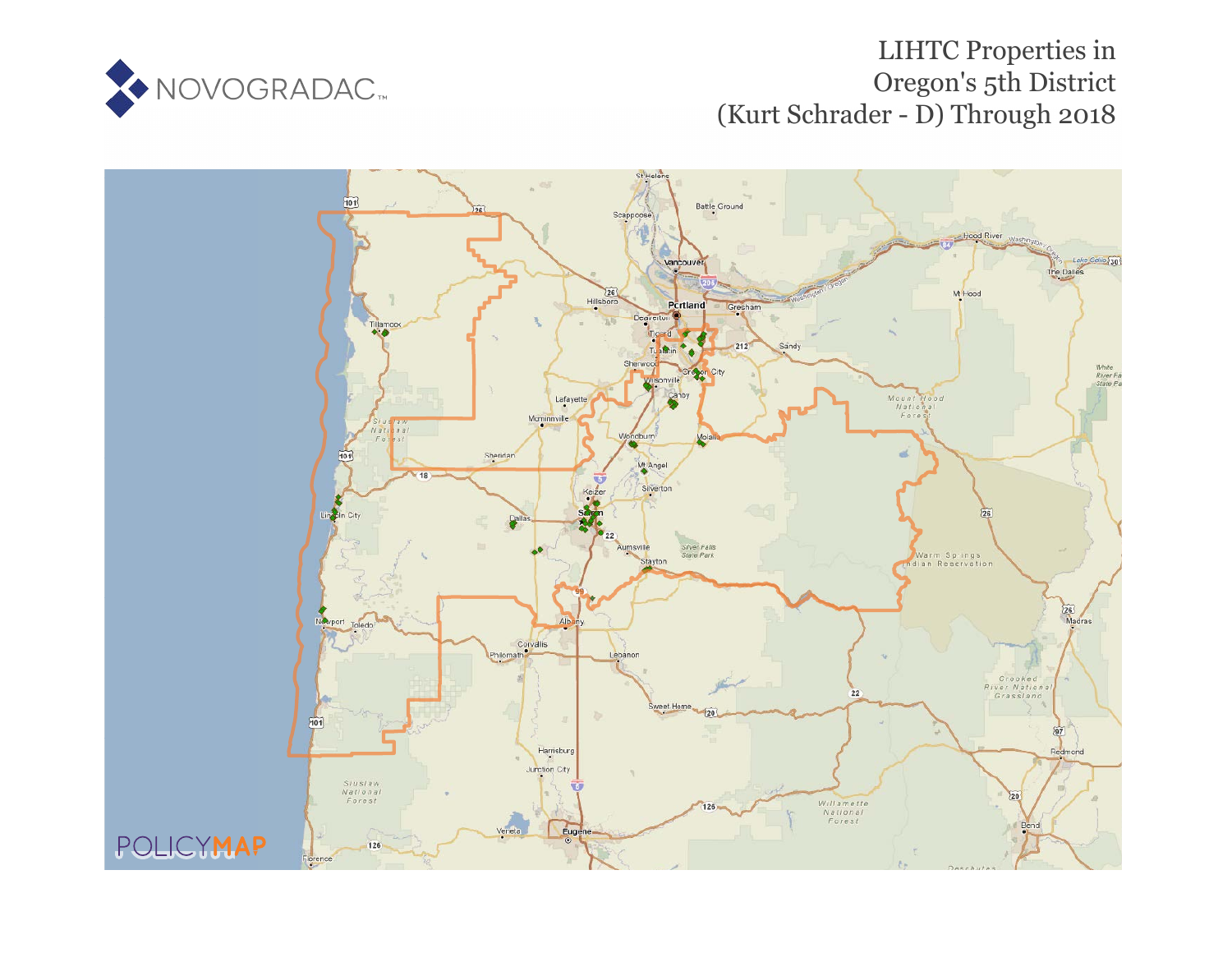| <b>Project Name</b>                        | <b>Address</b>                               | <b>City</b>                   | <b>State</b> | <b>Zip Code</b> | Nonprofit<br><b>Sponsor</b> | <b>Allocation</b><br>Year | <b>Annual</b><br><b>Allocated</b><br><b>Amount</b> | <b>Year PIS</b> | <b>Construction Type</b>                        | <b>Total</b><br><b>Units</b> | Low<br><b>Income</b><br><b>Units</b> | <b>Rent or</b><br><b>Income</b><br><b>Ceiling</b> | <b>Credit %</b>                         | Tax-<br><b>Exempt</b><br><b>Bond</b> | <b>HUD Multi-Family</b><br>Financing/<br><b>Rental Assistance</b> |
|--------------------------------------------|----------------------------------------------|-------------------------------|--------------|-----------------|-----------------------------|---------------------------|----------------------------------------------------|-----------------|-------------------------------------------------|------------------------------|--------------------------------------|---------------------------------------------------|-----------------------------------------|--------------------------------------|-------------------------------------------------------------------|
| THE TERRACE AT MT<br><b>SCOTT</b>          | 10125 SE BOB<br>SCHUMACHER PORTLAND<br>RD    |                               | OR           | 97086           | $\mathbf{N}\mathbf{o}$      | 2004                      | \$687,976                                          | 2006            | New Construction                                | 52                           | 51                                   | $60\%$ AMGI                                       | $70$ % present $\,$ No value            |                                      |                                                                   |
| WILLAMALANE - OREGON<br>$\mathbf{1}$       | 4707 SE<br><b>BOARDMAN</b><br>AVE            | <b>MILWAUKIE</b>              | OR           | 97267           | No                          | 2006                      | \$107,676                                          | 2006            | Acquisition and Rehab 52                        |                              | 52                                   | 60% AMGI                                          | $30$ % present $\,\rm Yes$ value        |                                      |                                                                   |
| <b>COLONIA AMISTAD</b>                     | $\mathbf{R}\mathbf{D}$                       | 30 S GUN CLUB INDEPENDENCE OR |              | 97351           | Yes                         | 2006                      | \$429,747                                          | 2007            | New Construction                                | 38                           | $37\,$                               | $60\%$ AMGI                                       | $70\,\%$ present $\,$ No value          |                                      |                                                                   |
| NORTH MAIN VILLAGE                         | 10554 SE MAIN $$\tt MILWAUKIE$$<br><b>ST</b> |                               | OR           | 97222           | No                          | 2005                      | \$257,485                                          | 2007            | New Construction                                | 64                           | 64                                   | 60% AMGI                                          | $30\,\%$ present $\,\mathrm{Yes}$ value |                                      |                                                                   |
| <b>RICKREALL CREEK</b><br><b>TOWNHOMES</b> | $277$ SW WALNUT $_{\rm DALLAS}$<br>AVE       |                               | OR           | 97338           | Yes                         | 2006                      | \$460,800                                          | 2007            | <b>New Construction</b>                         | 36                           | ${\bf 36}$                           | $60\%$ AMGI                                       | $70\,\%$ present $\,$ No value          |                                      |                                                                   |
| <b>BEACON CREST APTS</b>                   | 2897 NE 47TH<br>${\rm ST}$                   | <b>LINCOLN CITY</b>           | OR           | 97367           | No                          | 2006                      | \$700,000                                          | 2008            | New Construction                                | 41                           | 41                                   | 60% AMGI                                          | $70\,\%$ present $\,$ No value          |                                      |                                                                   |
| CARRIAGE COURT APTS                        | $728$ NW FIFTH $\quad$ CANBY CIR             |                               | OR           | 97013           |                             | 2008                      | \$85,490                                           | 2009            | Not Indicated                                   | 30                           | $30\,$                               |                                                   | Not<br>Indicated                        |                                      |                                                                   |
| <b>MILL CREEK MEADOWS</b>                  | 200 25TH ST NE SALEM                         |                               | OR           | 97301           | Yes                         | 2007                      | \$394,500                                          | 2009            | Both New Construction $\,$ 31 $\,$<br>and $A/R$ |                              | $31\,$                               | 60% AMGI                                          | $70\,\%$ present $\,$ No value          |                                      |                                                                   |
| NUEVO AMANECER I                           | 1274 FIFTH ST WOODBURN                       |                               | OR           | 97071           |                             | 2008                      | \$471,294                                          | 2009            | Not Indicated                                   | 50                           | 50                                   |                                                   | Not<br>Indicated                        |                                      |                                                                   |
| NUEVO AMANECER II                          | 1274 FIFTH ST WOODBURN                       |                               | OR           | 97071           |                             | 2007                      | \$382,000                                          | 2009            | Not Indicated                                   | 40                           | 40                                   |                                                   | Not<br>Indicated                        |                                      |                                                                   |
| PARK AVENUE APTS                           | 1469 PARK AVE WOODBURN                       |                               | <b>OR</b>    | 97071           |                             | 2008                      | \$85,799                                           | 2009            | Not Indicated                                   | 26                           | 26                                   |                                                   | Not<br>Indicated                        |                                      |                                                                   |
| <b>RAIN GARDEN APTS</b>                    | 29197 SW<br><b>ORLEANS AVE</b>               | $\textit{WILSONVILLE}$        | OR           | 97070           |                             | 2008                      | \$389,817                                          | 2009            | Not Indicated                                   | 30                           | 30                                   |                                                   | Not<br>Indicated                        |                                      |                                                                   |
| <b>ROSEWOOD TERRACE</b>                    | 235 PEARL ST                                 | <b>OREGON CITY</b>            | <b>OR</b>    | 97045           |                             | 2008                      | \$104,500                                          | 2009            | Not Indicated                                   | 38                           | ${\bf 38}$                           |                                                   | Not<br>Indicated                        |                                      |                                                                   |

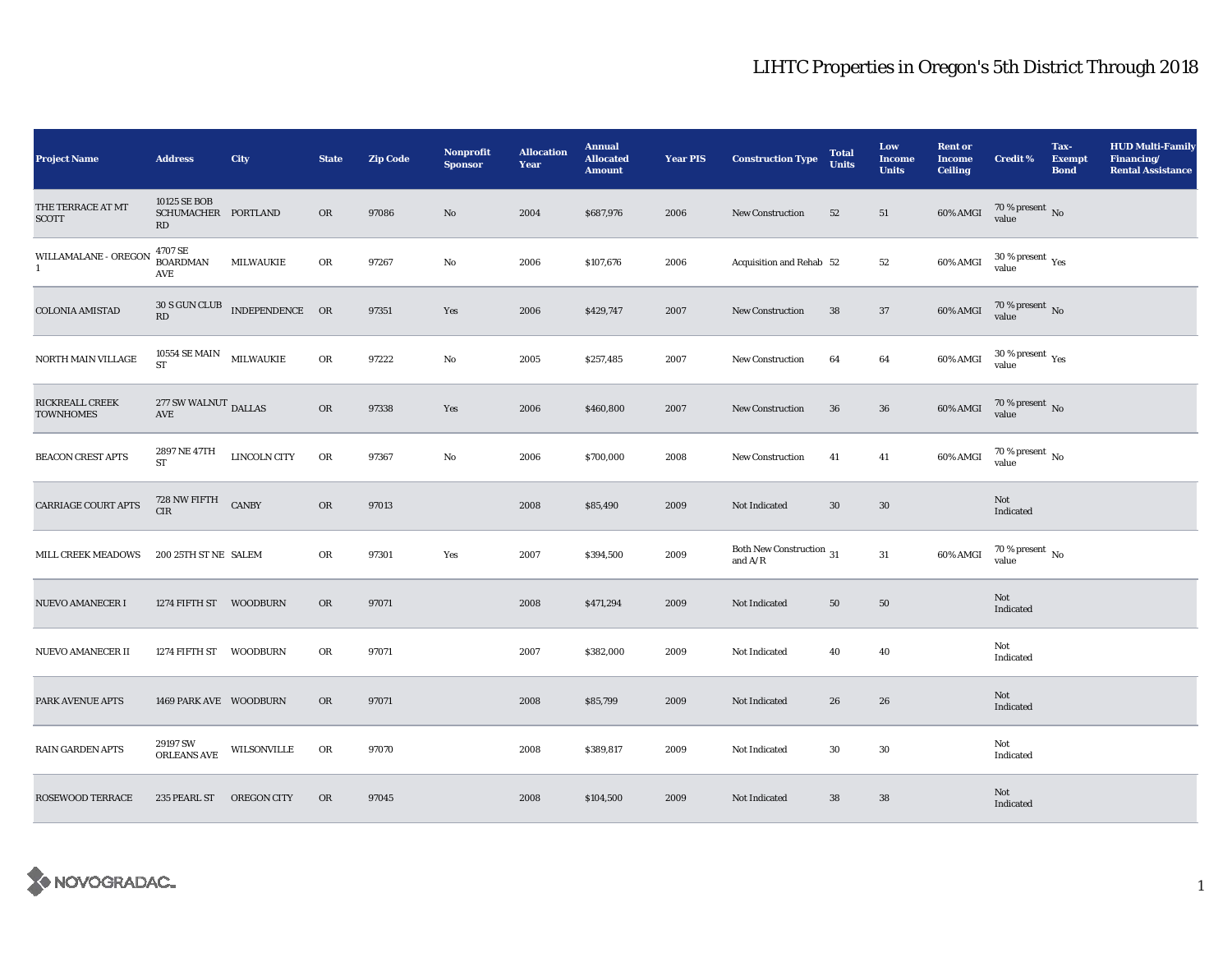| <b>Project Name</b>                                           | <b>Address</b>                                           | City               | <b>State</b> | <b>Zip Code</b> | <b>Nonprofit</b><br><b>Sponsor</b> | <b>Allocation</b><br>Year | <b>Annual</b><br><b>Allocated</b><br><b>Amount</b> | <b>Year PIS</b> | <b>Construction Type</b>  | <b>Total</b><br><b>Units</b> | Low<br><b>Income</b><br><b>Units</b> | <b>Rent or</b><br><b>Income</b><br><b>Ceiling</b> | <b>Credit %</b>                             | Tax-<br><b>Exempt</b><br><b>Bond</b> | <b>HUD Multi-Family</b><br>Financing/<br><b>Rental Assistance</b> |
|---------------------------------------------------------------|----------------------------------------------------------|--------------------|--------------|-----------------|------------------------------------|---------------------------|----------------------------------------------------|-----------------|---------------------------|------------------------------|--------------------------------------|---------------------------------------------------|---------------------------------------------|--------------------------------------|-------------------------------------------------------------------|
| WEST DEVIL'S LAKE APTS 3109 NE 26TH                           |                                                          | LINCOLN CITY       | OR           | 97367           |                                    | 2008                      | \$148,408                                          | 2009            | Not Indicated             | 50                           | 50                                   |                                                   | Not<br>Indicated                            |                                      |                                                                   |
| <b>CHARLESTON APTS</b>                                        | 11609 SW<br><b>TOULOUSE ST</b>                           | WILSONVILLE        | OR           | 97070           |                                    | 2007                      | \$670,422                                          | 2009            | Not Indicated             | 52                           | $52\,$                               |                                                   | Not<br>Indicated                            |                                      |                                                                   |
| SENECA TERRACE                                                | 11802 SE<br><b>FULLER RD</b>                             | <b>MILWAUKIE</b>   | OR           | 97222           |                                    | 2010                      | \$330,746                                          | 2010            | Not Indicated             | $32\,$                       | $32\,$                               |                                                   | Not<br>Indicated                            |                                      |                                                                   |
| TOWN CENTER STATION                                           | $8719$ SE $$\tt{MONTEREY}$ AVE $$\tt{HAPPY}$ VALLEY      |                    | OR           | 97086           |                                    | 2009                      | \$920,500                                          | 2010            | Not Indicated             | 52                           | 52                                   |                                                   | Not<br>Indicated                            |                                      |                                                                   |
| <b>BEAVER STATE APTS</b>                                      | 455 W<br><b>MARQUAM ST</b>                               | MT ANGEL           | OR           | 97362           | No                                 | 2010                      | \$818,679                                          | 2011            | Acquisition and Rehab 239 |                              | 234                                  | 60% AMGI                                          | $30\,\%$ present $\,\mathrm{Yes}$ value     |                                      |                                                                   |
| <b>ACADIA GARDENS</b>                                         | $8370$ SE CAUSEY $$\,$ HAPPY VALLEY AVE                  |                    | OR           | 97086           | $\mathbf{No}$                      | 2010                      | \$870,000                                          | 2012            | New Construction          | 41                           | 41                                   | 60% AMGI                                          | $70$ % present $\,$ No value                |                                      |                                                                   |
| <b>DUCK COUNTRY</b>                                           | 30125 SW<br><b>BROWN RD</b>                              | <b>WILSONVILLE</b> | OR           | 97070           |                                    | 2012                      | \$820,000                                          | 2012            | Acquisition and Rehab 76  |                              | 76                                   | 60% AMGI                                          | <b>Both 30%</b><br>and 70%<br>present value | No                                   |                                                                   |
| <b>NUEVO AMANECER IV</b>                                      | 1300 N SECOND<br><b>ST</b>                               | <b>WOODBURN</b>    | OR           | 97071           | Yes                                | 2012                      | \$820,000                                          | 2013            | <b>New Construction</b>   | 40                           | 80                                   | 60% AMGI                                          | $70$ % present $\,$ No $\,$ value           |                                      | No                                                                |
| HOLLYFIELD VILLAGE<br><b>APTS</b>                             | 4077 SUNSET<br>DR                                        | <b>LAKE OSWEGO</b> | $_{\rm OR}$  | 97035           | Yes                                | 2013                      | \$391,276                                          | 2013            | New Construction          | 30                           | $30\,$                               | <b>50% AMGI</b>                                   | $30$ % present $\,$ No value                |                                      | Yes                                                               |
| <b>EASTON RIDGE APTS</b>                                      | 9009 SE CAUSEY $\,$ HAPPY VALLEY<br>$\operatorname{AVE}$ |                    | OR           | 97086           | Yes                                | 2014                      | \$874,719                                          | 2014            | <b>New Construction</b>   | 264                          | 263                                  | <b>50% AMGI</b>                                   | $70$ % present $\,$ $\rm Yes$ value         |                                      | No                                                                |
| PARKWAY WEST                                                  | 3103-3129 7TH<br>PL NE                                   | <b>SALEM</b>       | OR           | 97303           | No                                 | 2014                      | \$820,000                                          | 2014            | Acquisition and Rehab 78  |                              | 78                                   | $60\%$ AMGI                                       | $70$ % present $\,$ No $\,$ value $\,$      |                                      | No                                                                |
| ROBERT LINDSEY TOWER 370 CHURCH ST SALEM<br>SITE <sub>1</sub> | $\rm SE$                                                 |                    | OR           | 97301           | $\mathbf{N}\mathbf{o}$             | 2014                      | \$503,543                                          | 2014            | Acquisition and Rehab 108 |                              | 108                                  | $60\%$ AMGI                                       | $30\,\%$ present $\,$ Yes value             |                                      | Yes                                                               |
| PARKWAY EAST APTS SITE 3147 7TH PL NE SALEM<br>$\mathbf{2}$   |                                                          |                    | OR           | 97303           |                                    | 2014                      | \$503,543                                          | 2014            | Not Indicated             | 46                           | 46                                   |                                                   | Not<br>Indicated                            |                                      |                                                                   |

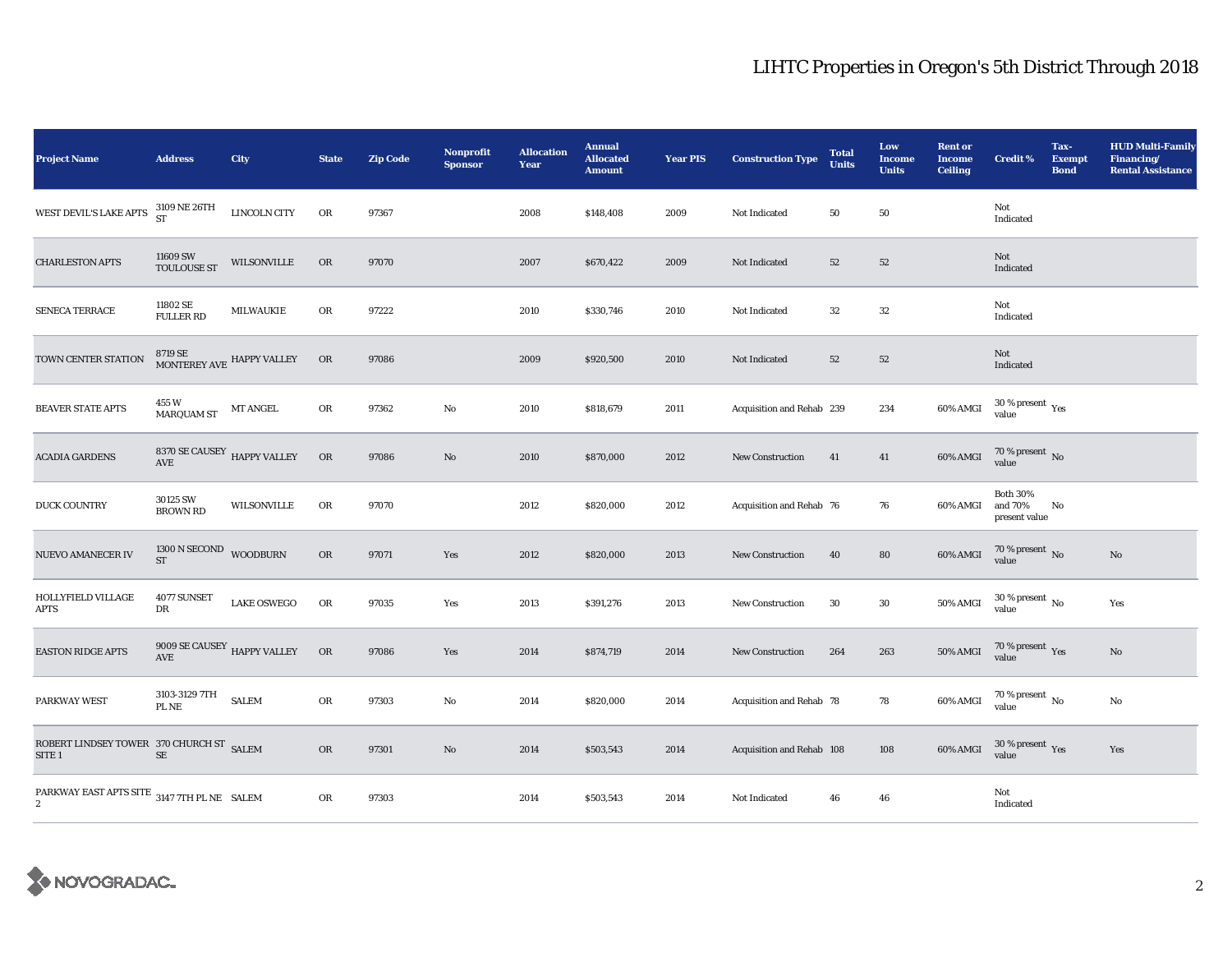| <b>Project Name</b>                                                                                                                                                              | <b>Address</b>                                         | <b>City</b>                     | <b>State</b> | <b>Zip Code</b> | <b>Nonprofit</b><br><b>Sponsor</b> | <b>Allocation</b><br>Year | <b>Annual</b><br><b>Allocated</b><br><b>Amount</b> | <b>Year PIS</b>      | <b>Construction Type</b> | <b>Total</b><br><b>Units</b> | Low<br><b>Income</b><br><b>Units</b> | <b>Rent or</b><br><b>Income</b><br><b>Ceiling</b> | <b>Credit %</b>                        | Tax-<br><b>Exempt</b><br><b>Bond</b> | <b>HUD Multi-Family</b><br>Financing/<br><b>Rental Assistance</b> |
|----------------------------------------------------------------------------------------------------------------------------------------------------------------------------------|--------------------------------------------------------|---------------------------------|--------------|-----------------|------------------------------------|---------------------------|----------------------------------------------------|----------------------|--------------------------|------------------------------|--------------------------------------|---------------------------------------------------|----------------------------------------|--------------------------------------|-------------------------------------------------------------------|
| <b>BLUFFS AT RATCLIFF</b>                                                                                                                                                        | <b>3202 BLUFF</b><br><b>STREET SE</b>                  | <b>SALEM</b>                    | <b>OR</b>    | 97302           | $\rm No$                           | 2015                      | \$204,244                                          | 2015                 | Acquisition and Rehab 20 |                              | 20                                   | 60% AMGI                                          | $70$ % present $\,$ No $\,$ value $\,$ |                                      | Yes                                                               |
| <b>IKOI-SO TERRACE</b>                                                                                                                                                           | <b>1550 SE OAK</b><br><b>GROVE BLVD</b>                | MILWAUKIE                       | <b>OR</b>    | 97267           | Yes                                | 2014                      | \$355,408                                          | 2015                 | Acquisition and Rehab 35 |                              | $35\,$                               | 60% AMGI                                          | $70$ % present $\,$ No value           |                                      | Yes                                                               |
| TOWN CENTER<br><b>COURTYARDS</b>                                                                                                                                                 | 11475 SE 85TH<br>AVE                                   | <b>HAPPY VALLEY</b>             | <b>OR</b>    | 97086           | Yes                                | 2015                      | \$890,000                                          | 2016                 | <b>New Construction</b>  | 60                           | 60                                   | 60% AMGI                                          | $70$ % present $\,$ No $\,$ value $\,$ |                                      | No                                                                |
| <b>GREENS, THE (RIDINGS</b><br>TERRACE + MONTCLAIR<br>MANOR)                                                                                                                     | 511 RIDINGS<br>$AVE + 141$ W<br>BROADWAY AVE FREEWATER | MOLALLA/MILTON $_{\mathrm{OR}}$ |              | 97038           | No                                 | 2018                      | \$880,167                                          | 2018                 | Acquisition and Rehab 58 |                              | 58                                   | 60% AMGI                                          | 70 % present<br>value                  |                                      | Yes                                                               |
| <b>CASCADE VALLEY -</b><br><b>BEAVER STATE</b>                                                                                                                                   | 455 W<br><b>MARQUAM ST</b>                             | MT ANGEL                        | OR           | 97362           |                                    | Insufficient<br>Data      | \$0                                                | Insufficient<br>Data | Not Indicated            | 39                           | $\bf{0}$                             |                                                   | Not<br>Indicated                       |                                      |                                                                   |
| MONTEBELLO - BEAVER<br><b>STATE</b>                                                                                                                                              | 29796 SW<br>MONTEBELLO WILSONVILLE<br>DR               |                                 | OR           | 97070           |                                    | Insufficient<br>Data      | \$0                                                | Insufficient<br>Data | Not Indicated            | 83                           | $\mathbf 0$                          |                                                   | Not<br>Indicated                       |                                      |                                                                   |
| <b>ROBERT LINDSEY</b><br>TOWER/PARKWAY EAST<br><b>APTS</b>                                                                                                                       | 3163 SEVENTH<br>PL NE                                  | <b>SALEM</b>                    | OR           | 97303           |                                    | Insufficient<br>Data      | \$0                                                | Insufficient<br>Data | Not Indicated            | 43                           | $\bf{0}$                             |                                                   | Not<br>Indicated                       |                                      |                                                                   |
| SHERIDAN SQUARE APTS I 893 THIRD ST<br>& II                                                                                                                                      | APT <sub>2</sub>                                       | TILLAMOOK                       | OR           | 97141           |                                    | Insufficient<br>Data      | \$0                                                | Insufficient<br>Data | Not Indicated            | 27                           | $\mathbf 0$                          |                                                   | Not<br>Indicated                       |                                      |                                                                   |
| ${\begin{tabular}{ll} \bf SPIGLAS}\ \texttt{APTS}\cdot{\bf BEAVER} & 950\ \texttt{SE}\ 32ND\ {\bf ST} & \texttt{LINCOLN}\ \texttt{CTTY} \\ & \texttt{BLDG}\ 21 & \end{tabular}}$ |                                                        |                                 | ${\rm OR}$   | 97367           |                                    | Insufficient<br>Data      | \$0                                                | Insufficient<br>Data | Not Indicated            | 39                           | $\boldsymbol{0}$                     |                                                   | Not<br>Indicated                       |                                      |                                                                   |
| WILSONVILLE APTS                                                                                                                                                                 | 30125 SW<br><b>BROWN RD</b>                            | WILSONVILLE                     | OR           | 97070           |                                    | Insufficient<br>Data      | \$0                                                | Insufficient<br>Data | Not Indicated            | 24                           | $\mathbf 0$                          |                                                   | Not<br>Indicated                       |                                      |                                                                   |
| <b>EASTSIDE ONE APTS</b>                                                                                                                                                         | 138 25TH ST NE SALEM                                   |                                 | <b>OR</b>    | 97301           | No                                 | 1987                      | \$0                                                | 1987                 | <b>New Construction</b>  | 12                           | 12                                   |                                                   | 70 % present<br>value                  |                                      |                                                                   |
| <b>IBERIS ST APTS</b>                                                                                                                                                            | 3862 IBERIS ST SALEM<br>$\rm NE$                       |                                 | <b>OR</b>    | 97305           | No                                 | 1987                      | \$0                                                | 1987                 | <b>New Construction</b>  | 22                           | 22                                   |                                                   | 70 % present<br>value                  |                                      |                                                                   |
| <b>SEA HAVEN APTS</b>                                                                                                                                                            | 1550 SE 14TH ST LINCOLN CITY                           |                                 | <b>OR</b>    | 97367           | $\rm No$                           | 1987                      | \$0                                                | 1987                 | New Construction         | 40                           | 40                                   |                                                   | 70 % present<br>value                  |                                      |                                                                   |

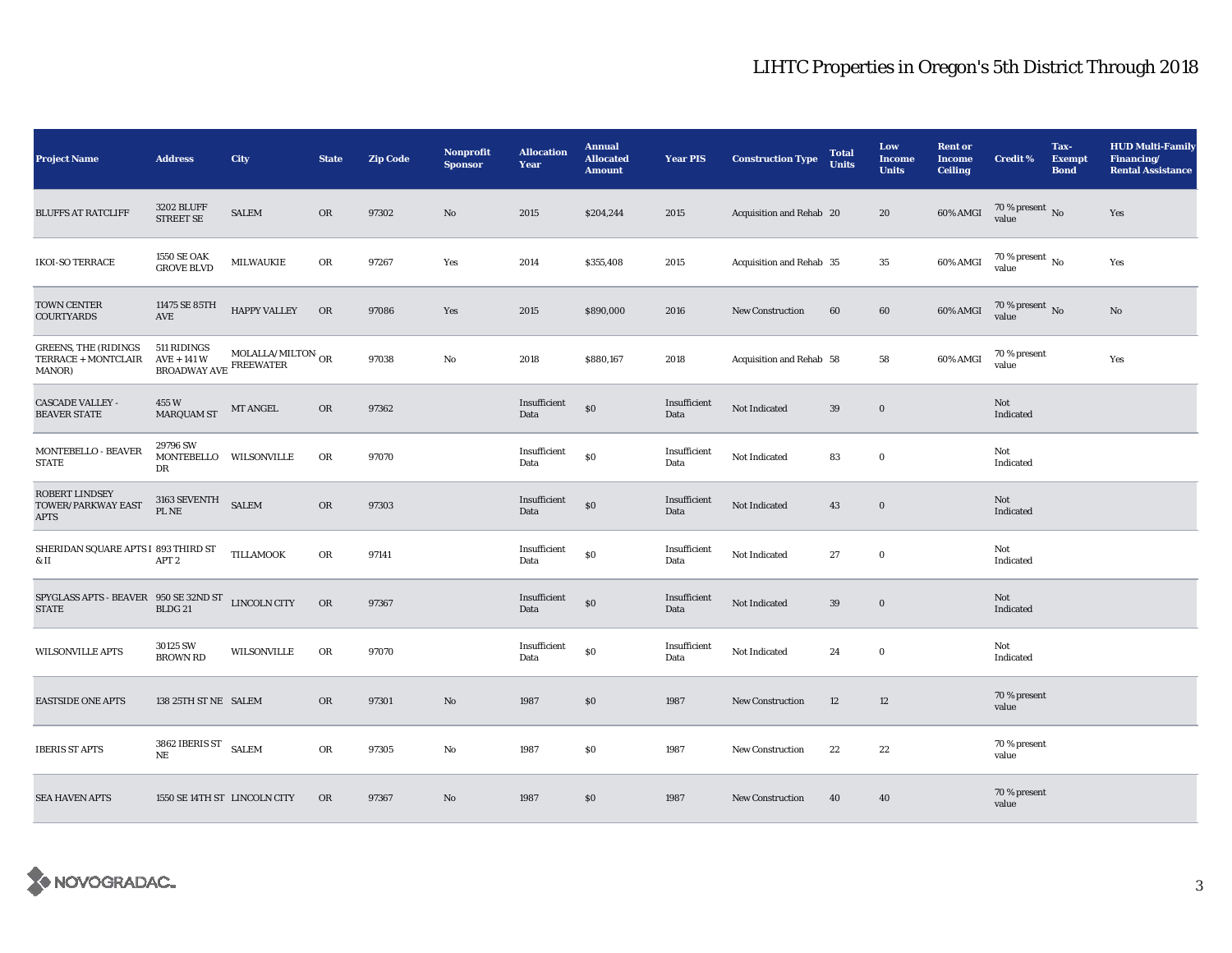| <b>Project Name</b>             | <b>Address</b>                               | City             | <b>State</b> | <b>Zip Code</b> | <b>Nonprofit</b><br><b>Sponsor</b> | <b>Allocation</b><br>Year | <b>Annual</b><br><b>Allocated</b><br><b>Amount</b> | <b>Year PIS</b> | <b>Construction Type</b> | <b>Total</b><br><b>Units</b> | Low<br><b>Income</b><br><b>Units</b> | <b>Rent or</b><br><b>Income</b><br><b>Ceiling</b> | <b>Credit %</b>       | Tax-<br><b>Exempt</b><br><b>Bond</b> | <b>HUD Multi-Family</b><br>Financing/<br><b>Rental Assistance</b> |
|---------------------------------|----------------------------------------------|------------------|--------------|-----------------|------------------------------------|---------------------------|----------------------------------------------------|-----------------|--------------------------|------------------------------|--------------------------------------|---------------------------------------------------|-----------------------|--------------------------------------|-------------------------------------------------------------------|
| 9105 SE 32ND AVE                | 9105 SE 32ND<br>AVE                          | <b>MILWAUKIE</b> | OR           | 97222           | No                                 | 1988                      | \$0                                                | 1988            | Not Indicated            | 20                           | 20                                   |                                                   | 70 % present<br>value |                                      |                                                                   |
| MAIN STREET TRIPLEX             | 1110 MAIN ST                                 | <b>DALLAS</b>    | <b>OR</b>    | 97338           | No                                 | 1988                      | \$0                                                | 1988            | New Construction         | 3                            | $\mathbf{3}$                         |                                                   | 70 % present<br>value |                                      |                                                                   |
| <b>BARCLAY HILLS</b>            | 13449 BARCLAY OREGON CITY<br><b>HILLS DR</b> |                  | $_{\rm OR}$  | 97045           | No                                 | 1989                      | \$0                                                | 1989            | New Construction         | 84                           | 84                                   |                                                   | 70 % present<br>value |                                      |                                                                   |
| STONERIDGE II                   | 3862<br>SUNNYVIEW RD SALEM<br>NE             |                  | <b>OR</b>    | 97305           | $\mathbf{N}\mathbf{o}$             | 1989                      | \$0                                                | 1989            | <b>New Construction</b>  | 59                           | 59                                   |                                                   | 70 % present<br>value |                                      |                                                                   |
| <b>STONERIDGE III</b>           | 3576<br>SUNNYVIEW RD SALEM<br>NE             |                  | OR           | 97305           | $\mathbf{N}\mathbf{o}$             | 1989                      | $\$0$                                              | 1989            | New Construction         | 40                           | 40                                   |                                                   | 70 % present<br>value |                                      |                                                                   |
| EVERGREEN GARDEN<br><b>APTS</b> | 3810 12TH ST                                 | TILLAMOOK        | ${\rm OR}$   | 97141           | No                                 | 1989                      | \$44,173                                           | 1990            | New Construction         | 34                           | 34                                   |                                                   | 70 % present<br>value |                                      |                                                                   |
| <b>MEADOW GLEN</b>              | 4210 MAROLF<br>PL                            | <b>TILLAMOOK</b> | ${\rm OR}$   | 97141           | No                                 | 1990                      | \$60,986                                           | 1991            | <b>New Construction</b>  | 31                           | $31\,$                               |                                                   | 70 % present<br>value |                                      |                                                                   |
| <b>ENGLEWOOD WEST</b>           | 1068 PARK AVE SALEM<br>NE                    |                  | OR           | 97301           | Yes                                | 1991                      | \$181,796                                          | 1992            | <b>New Construction</b>  | 54                           | 54                                   |                                                   | 70 % present<br>value |                                      |                                                                   |
| FRANKLIN PLACE APTS             | 317 ECOLS ST S MONMOUTH                      |                  | ${\rm OR}$   | 97361           | No                                 | 1992                      | \$72,670                                           | 1992            | New Construction         | 34                           | 34                                   |                                                   | 70 % present<br>value |                                      |                                                                   |
| <b>LANCASTER TERRACE</b>        | 4510 N<br>NEWCASTLE<br>$\rm CIR$ NE          | <b>SALEM</b>     | OR           | 97305           | No                                 | 1991                      | \$397,513                                          | 1992            | <b>New Construction</b>  | 104                          | 104                                  |                                                   | 70 % present<br>value |                                      |                                                                   |
| HIGHLAND MANOR<br>ANNEX         | 1237 HIGHLAND SALEM<br>AVE NE                |                  | OR           | 97301           | No                                 | 1992                      | \$14,511                                           | 1993            | New Construction         | $\overline{4}$               | $\overline{4}$                       |                                                   | 70 % present<br>value |                                      |                                                                   |
| ORCHARD PARK APTS               | $4100$ KACEY CIR $_{\rm SALEM}$<br>$\rm NE$  |                  | OR           | 97305           | $\mathbf{No}$                      | 1991                      | \$1,129,797                                        | 1993            | New Construction         | 224                          | 224                                  |                                                   | 70 % present<br>value |                                      |                                                                   |
| SOUTHVIEW TERRACE               | 375 FAIRVIEW<br>AVE SE                       | <b>SALEM</b>     | OR           | 97302           | Yes                                | 1992                      | \$266,426                                          | 1993            | New Construction         | 60                           | 60                                   |                                                   | 70 % present<br>value |                                      |                                                                   |

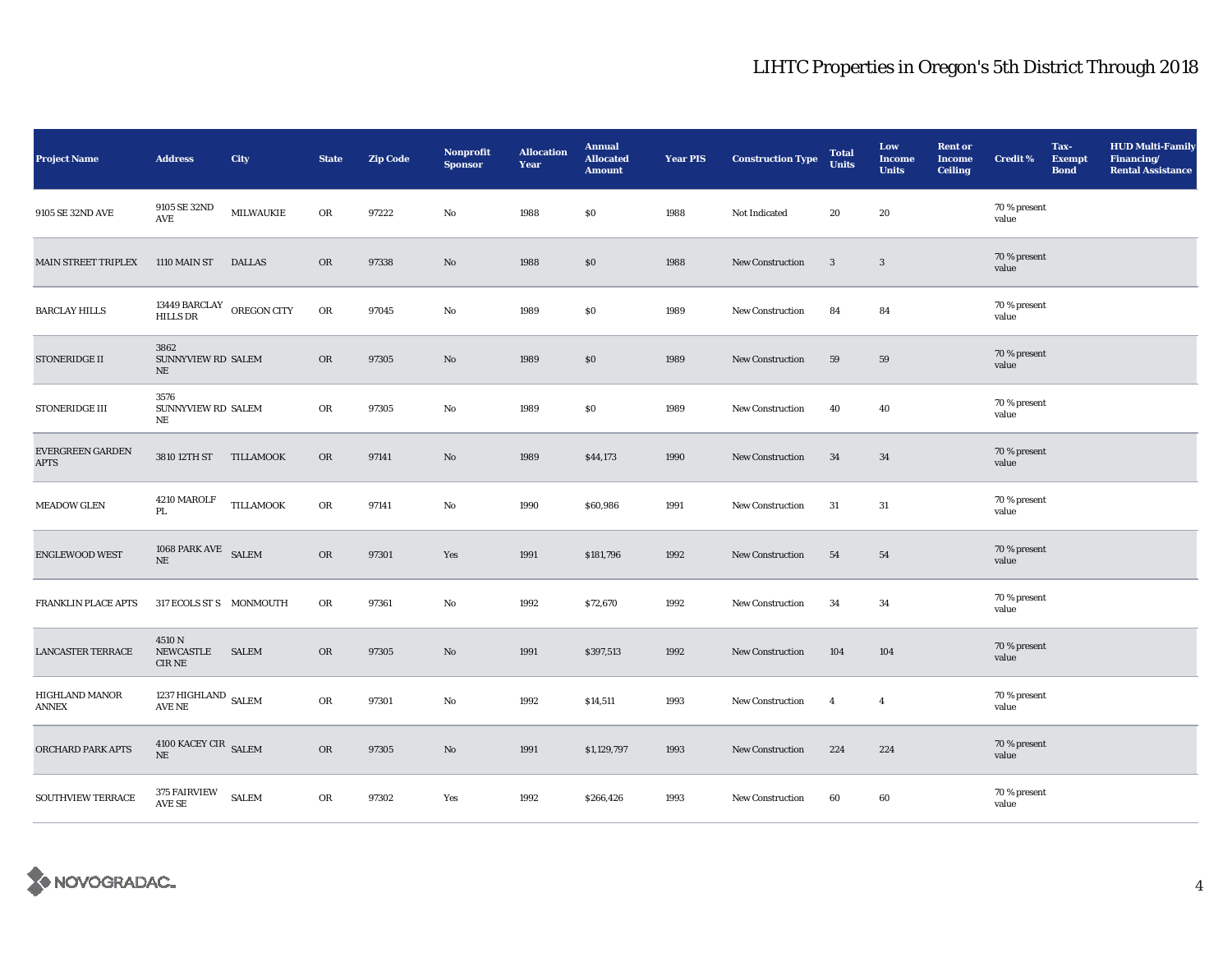| <b>Project Name</b>                                     | <b>Address</b>                         | City               | <b>State</b> | <b>Zip Code</b> | Nonprofit<br><b>Sponsor</b> | <b>Allocation</b><br>Year | <b>Annual</b><br><b>Allocated</b><br><b>Amount</b> | <b>Year PIS</b> | <b>Construction Type</b>                                                           | <b>Total</b><br><b>Units</b> | Low<br><b>Income</b><br><b>Units</b> | <b>Rent or</b><br><b>Income</b><br><b>Ceiling</b> | <b>Credit %</b>                             | Tax-<br><b>Exempt</b><br><b>Bond</b> | <b>HUD Multi-Family</b><br>Financing/<br><b>Rental Assistance</b> |
|---------------------------------------------------------|----------------------------------------|--------------------|--------------|-----------------|-----------------------------|---------------------------|----------------------------------------------------|-----------------|------------------------------------------------------------------------------------|------------------------------|--------------------------------------|---------------------------------------------------|---------------------------------------------|--------------------------------------|-------------------------------------------------------------------|
| <b>VILLAGE EAST APTS</b>                                | $108$ VILLAGE E<br><b>WAY SE</b>       | <b>SALEM</b>       | OR           | 97317           | $\mathbf{N}\mathbf{o}$      | 1992                      | \$0\$                                              | 1993            | New Construction                                                                   | 112                          | 112                                  |                                                   | 70 % present<br>value                       |                                      |                                                                   |
| JETTY SENIOR APTS                                       | 426 SE JETTY<br>AVE                    | LINCOLN CITY       | OR           | 97367           | Yes                         | 1992                      | \$71,241                                           | 1994            | New Construction                                                                   | 34                           | 33                                   | 60% AMGI                                          | $70\,\%$ present $\,$ No value              |                                      |                                                                   |
| <b>RIDGE APTS</b>                                       | 3232 SE<br>HARBOR DR                   | LINCOLN CITY       | OR           | 97367           | Yes                         | 1994                      | \$400,000                                          | 1995            | New Construction                                                                   | 80                           | 80                                   |                                                   | 70 % present<br>value                       |                                      |                                                                   |
| <b>SALMON RUN</b>                                       | <b>7035 NE ECHO</b><br>CT              | <b>NEWPORT</b>     | OR           | 97365           | Yes                         | 1993                      | \$210,000                                          | 1995            | New Construction                                                                   | 40                           | 40                                   |                                                   | 70 % present<br>value                       |                                      |                                                                   |
| <b>KINGSBERRY HEIGHTS</b>                               | 14290<br><b>MARJORIE LN</b>            | <b>OREGON CITY</b> | OR           | 97045           | No                          | 1993                      | \$486,034                                          | 1996            | <b>New Construction</b>                                                            | 260                          | 260                                  |                                                   | 70 % present<br>value                       |                                      |                                                                   |
| <b>NEWELL CREEK APTS</b>                                | 14155<br>BEAVERCREEK OREGON CITY<br>RD |                    | ${\rm OR}$   | 97045           | Yes                         | 1995                      | \$0                                                | 1997            | New Construction                                                                   | 125                          | 125                                  |                                                   | $70$ % present $\,$ $\rm{Yes}$<br>value     |                                      |                                                                   |
| PARKWAY VILLAGE APTS - 3143 SEVENTH<br><b>SALEM</b>     | PL NE                                  | <b>SALEM</b>       | OR           | 97303           | Yes                         | 1999                      | \$479,924                                          | 1997            | Both New Construction 124<br>and $\ensuremath{\mathrm{A}}/\ensuremath{\mathrm{R}}$ |                              | 100                                  | 60% AMGI                                          | $70$ % present $\,$ No value                |                                      |                                                                   |
| CASCADE HOUSE AT HOPE $_{\rm 1555~S}$ IVY ST<br>VILLAGE |                                        | <b>CANBY</b>       | OR           | 97013           | Yes                         | 1997                      | \$304,400                                          | 1998            | <b>New Construction</b>                                                            | 50                           | 50                                   |                                                   | 70 % present<br>value                       |                                      |                                                                   |
| <b>CHAMPION PARK APTS</b>                               | 4317<br>BROOKFIELD TILLAMOOK<br>AVE    |                    | OR           | 97141           | Yes                         | 1997                      | \$500,000                                          | 1998            | New Construction                                                                   | 64                           | 64                                   |                                                   | 70 % present<br>value                       |                                      |                                                                   |
| <b>GREENBRIAR APTS</b>                                  | 250 S LOCUST<br>${\rm ST}$             | <b>CANBY</b>       | OR           | 97013           | No                          | 1999                      | \$152,534                                          | 1998            | Acquisition and Rehab 86                                                           |                              | 86                                   |                                                   | 30 % present $\rm \gamma_{\rm es}$<br>value |                                      |                                                                   |
| STAYTON ELDER MANOR 660 W IDA ST                        |                                        | <b>STAYTON</b>     | OR           | 97383           | Yes                         | 1998                      | \$167,169                                          | 1998            | New Construction                                                                   | 32                           | 32                                   |                                                   | $70$ % present $\,$ No value                |                                      |                                                                   |
| <b>WOLF RIDGE</b>                                       | 1301 E SANTIAM STAYTON<br>ST           |                    | OR           | 97383           | Yes                         | 1997                      | \$340,328                                          | 1998            | New Construction                                                                   | 51                           | 51                                   |                                                   | 70 % present<br>value                       |                                      |                                                                   |
| NEWPORT APTS                                            | 125 NW 60TH ST NEWPORT                 |                    | OR           | 97365           | No                          | 1997                      | \$453,850                                          | 1999            | New Construction                                                                   | 52                           | 51                                   |                                                   | 70 % present<br>value                       |                                      |                                                                   |

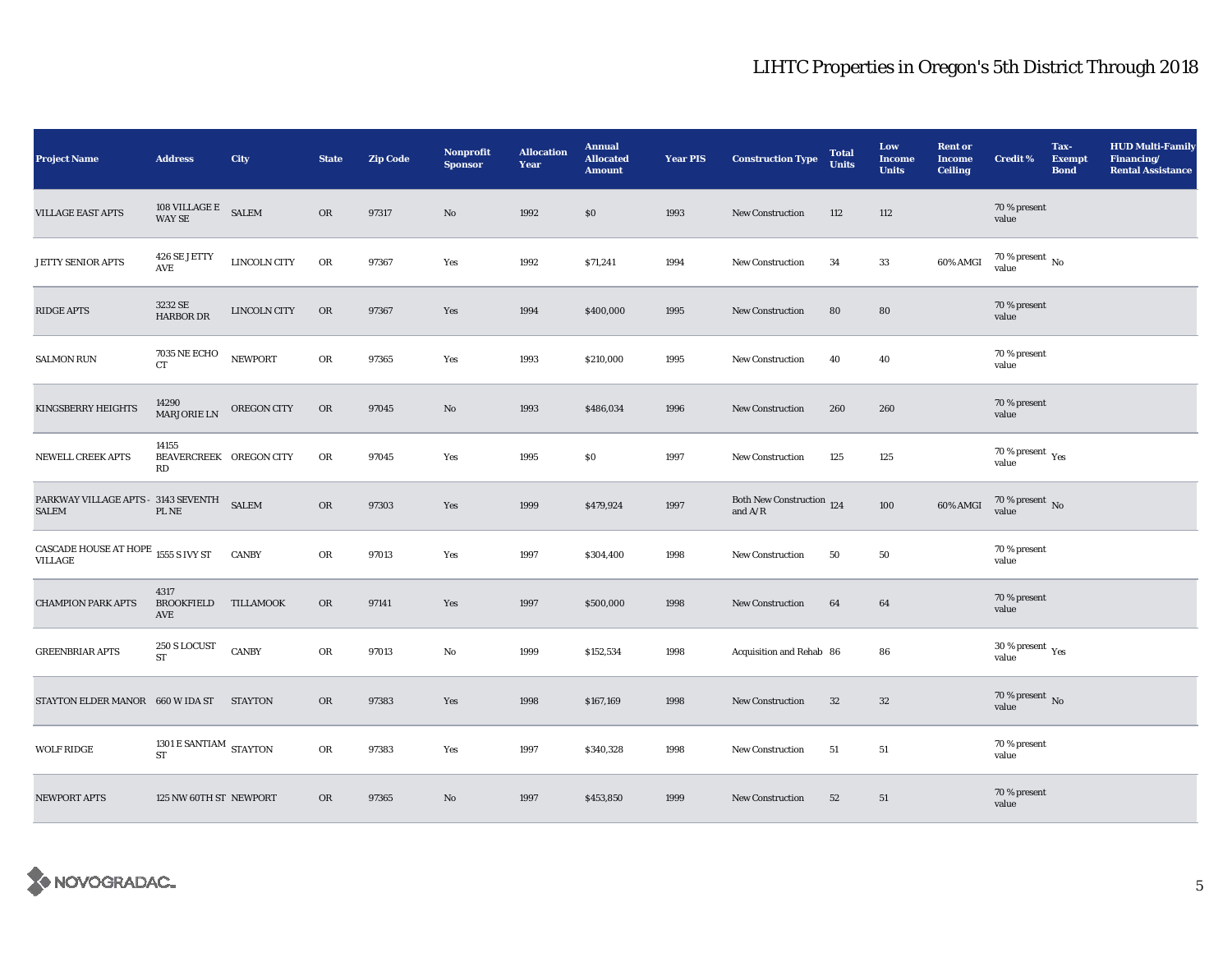| <b>Project Name</b>                               | <b>Address</b>                                          | City                      | <b>State</b> | <b>Zip Code</b> | <b>Nonprofit</b><br><b>Sponsor</b> | <b>Allocation</b><br>Year | <b>Annual</b><br><b>Allocated</b><br><b>Amount</b> | <b>Year PIS</b> | <b>Construction Type</b>  | <b>Total</b><br><b>Units</b> | Low<br><b>Income</b><br><b>Units</b> | <b>Rent or</b><br><b>Income</b><br><b>Ceiling</b> | <b>Credit %</b>                             | Tax-<br><b>Exempt</b><br><b>Bond</b> | <b>HUD Multi-Family</b><br>Financing/<br><b>Rental Assistance</b> |
|---------------------------------------------------|---------------------------------------------------------|---------------------------|--------------|-----------------|------------------------------------|---------------------------|----------------------------------------------------|-----------------|---------------------------|------------------------------|--------------------------------------|---------------------------------------------------|---------------------------------------------|--------------------------------------|-------------------------------------------------------------------|
| RONDEL COURT                                      | 180 FENTON<br>AVE                                       | MOLALLA                   | OR           | 97038           | Yes                                | 1999                      | \$70,500                                           | 1999            | Acquisition and Rehab 30  |                              | 27                                   |                                                   | 70 % present $\,$ No $\,$<br>value          |                                      |                                                                   |
| <b>CASA VERDE</b>                                 | 781 SE<br>TOWNSHIP RD                                   | <b>CANBY</b>              | OR           | 97013           | Yes                                | 1999                      | \$203,000                                          | 2000            | New Construction          | 26                           | 26                                   |                                                   | $70$ % present $\,$ No value                |                                      |                                                                   |
| FOX POINTE APTS                                   | $4616$ SE ROETHE $_{\rm MLWAUKIE}$<br>RD                |                           | ${\rm OR}$   | 97267           | No                                 | 1999                      | \$215,098                                          | 2000            | Acquisition and Rehab 96  |                              | 96                                   |                                                   | 30 % present $\rm \gamma_{\rm es}$<br>value |                                      |                                                                   |
| <b>LAKE CREST APTS</b>                            | <b>8106 SE LAKE</b><br>RD                               | MILWAUKIE                 | OR           | 97267           | $\rm No$                           | 1999                      | \$467,304                                          | 2000            | Acquisition and Rehab 229 |                              | 229                                  |                                                   | $30\,\%$ present $\,\mathrm{Yes}$ value     |                                      |                                                                   |
| SHERIDAN SQUARE APTS 895 THIRD ST                 |                                                         | TILLAMOOK                 | OR           | 97141           | No                                 | 1999                      | \$170,346                                          | 2000            | <b>New Construction</b>   | 27                           | 10                                   |                                                   | 70 % present $\,$ No $\,$<br>value          |                                      |                                                                   |
| <b>SOUTHFAIR APTS</b>                             | 1901<br>FAIRGROUNDS SALEM<br>RD NE                      |                           | $_{\rm OR}$  | 97301           | Yes                                | 2000                      | \$56,430                                           | 2000            | Acquisition and Rehab 38  |                              | $32\phantom{.0}$                     |                                                   | $30\,\%$ present $\,\mathrm{Yes}$ value     |                                      |                                                                   |
| <b>WIEDEMAN PARK APTS</b>                         | 29400 SW<br><b>BROWN RD</b>                             | WILSONVILLE               | OR           | 97070           | $\rm No$                           | 1998                      | \$121,505                                          | 2000            | <b>New Construction</b>   | 58                           | ${\bf 57}$                           |                                                   | $30\,\%$ present $\,$ Yes value             |                                      |                                                                   |
| <b>WOOD PARK TERRACE</b><br><b>APTS</b>           | 1035 PARK AVE WOODBURN                                  |                           | $_{\rm OR}$  | 97071           | Yes                                | 1999                      | \$412,815                                          | 2000            | <b>New Construction</b>   | 52                           | 51                                   |                                                   | $70$ % present $\,$ No $\,$ value $\,$      |                                      |                                                                   |
| <b>BIG CREEK POINT APTS</b>                       | $2725\,\mathrm{NE}$ $$\,\mathrm{NEWPORT}$$ CRESTVIEW DR |                           | OR           | 97365           | No                                 | 1999                      | \$390,767                                          | 2001            | <b>New Construction</b>   | 47                           | 46                                   |                                                   | $70\,\%$ present $\,$ No value              |                                      |                                                                   |
| <b>CHEZ AMI</b>                                   | 8358 SE CAUSEY HAPPY VALLEY<br>$\operatorname{AVE}$     |                           | OR           | 97086           | Yes                                | 2001                      | \$222,999                                          | 2002            | <b>New Construction</b>   | 40                           | 40                                   |                                                   | $70$ % present $\,$ No $\,$ value $\,$      |                                      |                                                                   |
| SPRUCE TERRACE                                    | 830 N<br>PERSHING ST                                    | $\operatorname{MT}$ ANGEL | OR           | 97362           | Yes                                | 2001                      | \$292,700                                          | 2002            | <b>New Construction</b>   | 34                           | 34                                   |                                                   | $70$ % present $\,$ No value                |                                      |                                                                   |
| WOODBRIDGE MEADOWS $^{288}_{ST}$ SE DIMICK DALLAS |                                                         |                           | OR           | 97338           | Yes                                | 2002                      | \$365,860                                          | 2002            | <b>New Construction</b>   | 40                           | 40                                   |                                                   | $70$ % present $\,$ No $\,$ value $\,$      |                                      |                                                                   |
| <b>FOUR OAKS</b>                                  | 1083 23RD ST SE SALEM                                   |                           | OR           | 97301           | Yes                                | 2003                      | \$129,780                                          | 2003            | Acquisition and Rehab 24  |                              | 24                                   |                                                   | $30\,\%$ present $\,\mathrm{Yes}$ value     |                                      |                                                                   |

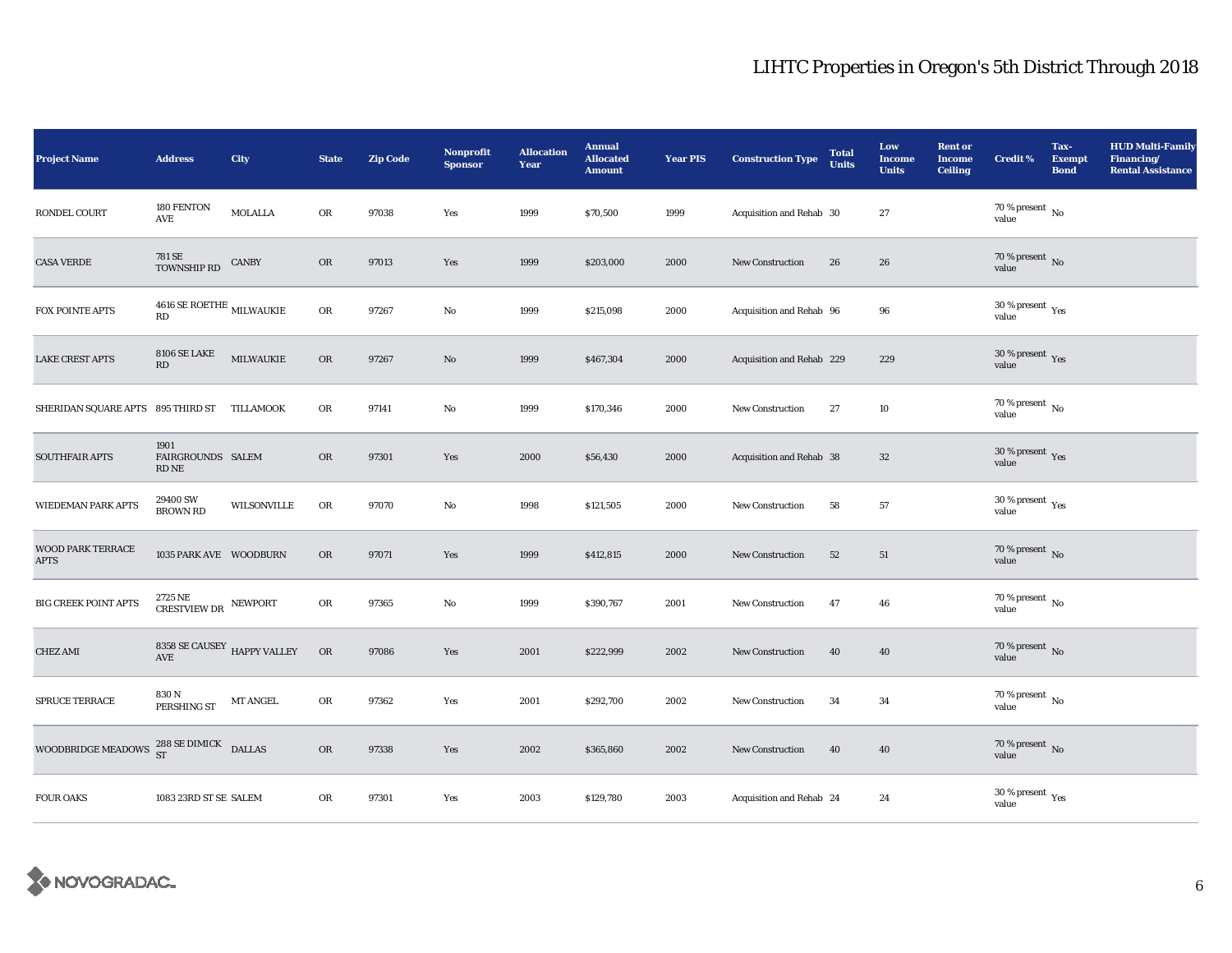| <b>Project Name</b>                   | <b>Address</b>                            | City           | <b>State</b> | <b>Zip Code</b> | <b>Nonprofit</b><br><b>Sponsor</b> | <b>Allocation</b><br>Year | <b>Annual</b><br><b>Allocated</b><br><b>Amount</b> | <b>Year PIS</b> | <b>Construction Type</b>  | <b>Total</b><br><b>Units</b> | Low<br><b>Income</b><br><b>Units</b> | <b>Rent or</b><br><b>Income</b><br><b>Ceiling</b> | <b>Credit %</b>                            | Tax-<br><b>Exempt</b><br><b>Bond</b> | <b>HUD Multi-Family</b><br>Financing/<br><b>Rental Assistance</b> |
|---------------------------------------|-------------------------------------------|----------------|--------------|-----------------|------------------------------------|---------------------------|----------------------------------------------------|-----------------|---------------------------|------------------------------|--------------------------------------|---------------------------------------------------|--------------------------------------------|--------------------------------------|-------------------------------------------------------------------|
| <b>HAZEL COURT</b>                    | 549 HAZEL ST JEFFERSON                    |                | OR           | 97352           | Yes                                | 2003                      | \$22,494                                           | 2003            | Acquisition and Rehab 16  |                              | $16\,$                               |                                                   | $30\,\%$ present $\,\mathrm{Yes}$ value    |                                      |                                                                   |
| STAYTON MANOR                         | 820 N THIRD<br>AVE                        | <b>STAYTON</b> | OR           | 97383           | Yes                                | 2004                      | \$21,728                                           | 2003            | Acquisition and Rehab 16  |                              | $16\,$                               |                                                   | $30\ \%$ present $\ _{\mbox{Yes}}$ value   |                                      |                                                                   |
| <b>WALLERWOOD</b>                     | 1134 WALLER ST $_{\rm SALEM}$             |                | OR           | 97302           | Yes                                | 2004                      | \$14,167                                           | 2003            | Acquisition and Rehab 22  |                              | $2\sqrt{2}$                          |                                                   | $30\,\%$ present $\,\mathrm{Yes}$ value    |                                      |                                                                   |
| <b>CANBY VILLAGE</b>                  | 488 NW SIXTH<br><b>AVE</b>                | <b>CANBY</b>   | OR           | 97013           | No                                 | 2003                      | \$80,478                                           | 2004            | Acquisition and Rehab 52  |                              | 52                                   |                                                   | $70\,\%$ present $\overline{N_0}$<br>value |                                      |                                                                   |
| <b>CHAMPION PARK APTS</b><br>PHASE II | 4317<br><b>BROOKFIELD</b><br>AVE          | TILLAMOOK      | OR           | 97141           | Yes                                | 2003                      | \$500,000                                          | 2004            | <b>New Construction</b>   | 66                           | 66                                   |                                                   | $70\,\%$ present $\,$ No value             |                                      |                                                                   |
| <b>MEADOWS AT HOPE</b><br>VILLAGE     | 1545 S FIR ST                             | <b>CANBY</b>   | OR           | 97013           | Yes                                | 2003                      | \$387,404                                          | 2004            | <b>New Construction</b>   | 50                           | ${\bf 50}$                           |                                                   | $70\,\%$ present $\,$ No value             |                                      |                                                                   |
| <b>AUTUMN PARK</b>                    | 10900 SW<br>WILSONVILLE WILSONVILLE<br>RD |                | OR           | 97070           | Yes                                | 2004                      | \$192,633                                          | 2005            | Acquisition and Rehab 144 |                              | 144                                  |                                                   | $30\,\%$ present $\,\mathrm{Yes}$ value    |                                      |                                                                   |
| <b>COLONIA LIBERTAD</b>               | 2910 SADDLE<br><b>CLUB ST SE</b>          | <b>SALEM</b>   | OR           | 97317           | Yes                                | 2004                      | \$434,385                                          | 2005            | Acquisition and Rehab 48  |                              | 47                                   |                                                   | $70\,\%$ present $\,$ No value             |                                      |                                                                   |
| <b>OAKRIDGE PARK</b>                  | $4255$ OAKRIDGE $\,$ LAKE OSWEGO<br>RD    |                | OR           | 97035           | Yes                                | 2010                      | \$759,792                                          | 2005            | <b>New Construction</b>   | 45                           | ${\bf 45}$                           | 60% AMGI                                          | $70\,\%$ present $\,$ No value             |                                      |                                                                   |
| <b>HAZEDEL SENIORS</b>                | 905 CAROL ST                              | WOODBURN       | OR           | 97071           | No                                 | 2005                      | \$611,481                                          | 2006            | <b>New Construction</b>   | 60                           | 58                                   | 60% AMGI                                          | $70\,\%$ present $\,$ No value             |                                      |                                                                   |
| <b>HIGHLAND STATION</b>               | 1262 HIGHLAND SALEM<br>AVE NE             |                | <b>OR</b>    | 97301           | Yes                                | 2005                      | \$183,728                                          | 2006            | <b>New Construction</b>   | 16                           | 16                                   | 60% AMGI                                          | $70\,\%$ present $\,$ No $\,$ value        |                                      |                                                                   |
| LINCOLN VILLAGE -<br>OREGON 1         | 2530 NE 31ST ST LINCOLN CITY              |                | ${\rm OR}$   | 97367           | No                                 | 2006                      | \$103,677                                          | 2006            | Acquisition and Rehab 38  |                              | 38                                   | 60% AMGI                                          | $30\,\%$ present $\,\mathrm{Yes}$ value    |                                      |                                                                   |